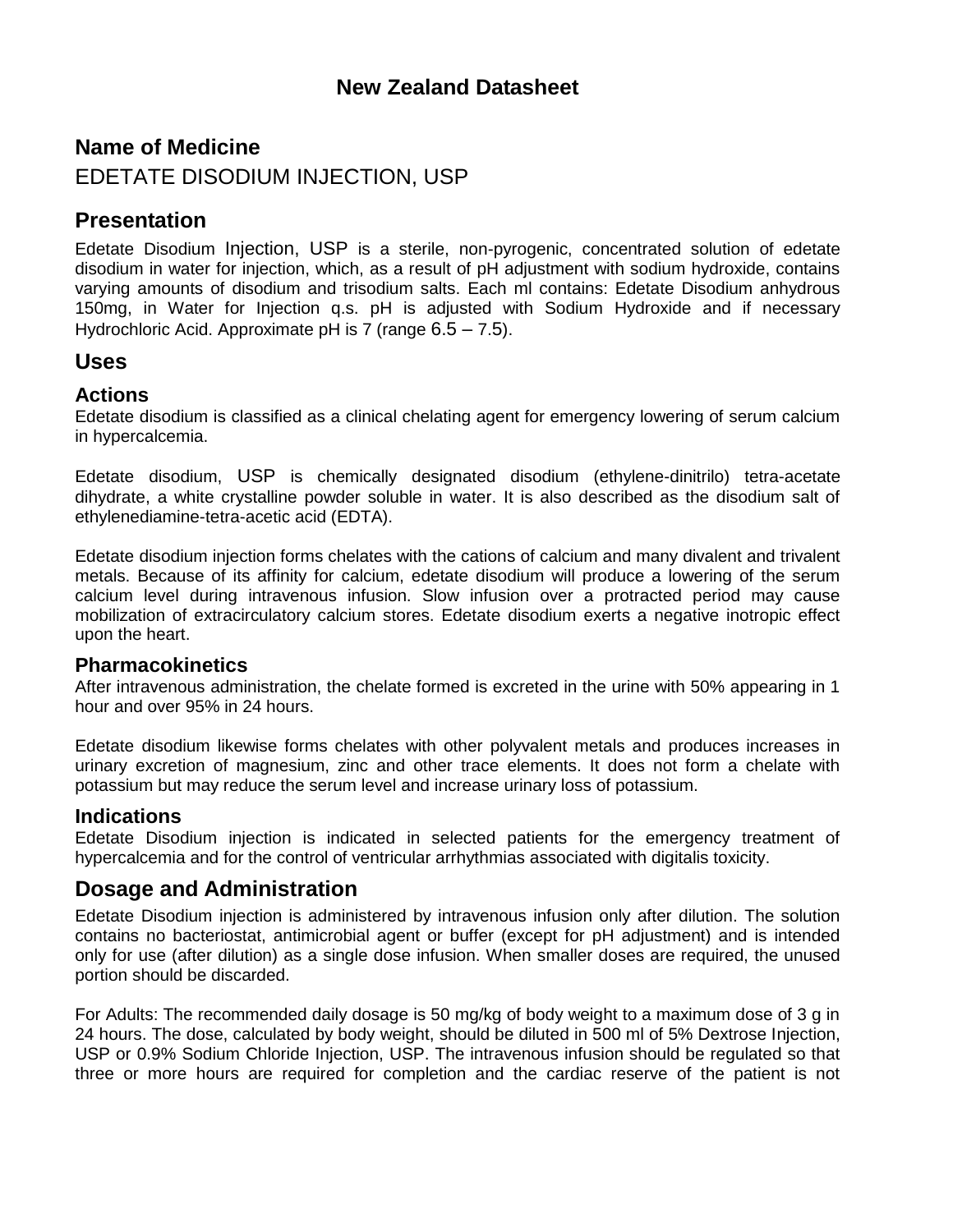exceeded. A suggested regimen includes five consecutive daily doses followed by two days without medication with repeated courses as necessary to a total of 15 doses.

For Children: The recommended daily dosage is 40 mg/kg (1 g per 25 kg) of body weight. The dose, calculated by body weight should be diluted in a sufficient volume of 5% Dextrose Injection, or 0.9º/o Sodium Chloride Injection, USP to bring the final concentration of edetate disodium to not more than 3%. The intravenous infusion should be regulated so that three or more hours are required for completion and the cardiac reserve of the patient is not exceeded. The maximum dose is 70 mg/kg per 24 hour period.

Parental drug products should be inspected visually for particulate matter and discoloration prior to administration, whenever solution and container permit, see Warnings and Precautions.

## **Contraindications**

Edetate Disodium Injection is contraindicated in anuric patients. It is also contraindicated in those persons who have shown hypersensitivity to any component of this preparation.

### **Warnings and Precautions**

FOR INTRAVENOUS INFUSION ONLY AFTER DILUTION

The use of this medicine in any particular patient is recommended only when the severity of the clinical condition justifies the aggressive measures associated with this type of therapy.

Rapid intravenous infusion or attainment of high serum concentration of edetate disodium may cause a precipitous drop in the serum calcium level and may result in fatality. Toxicity appears to be dependent upon both total dosage and speed of administration. The rate of administration and dosage should not exceed that indicated in Dosage and Administration.

Because of its irritant effect on the tissues and because of the danger of serious side effects if administered in the undiluted form, Edetate Disodium injection should be diluted before infusion, see Dosage and Administration.

After the infusion of Edetate Disodium injection, the patient should remain in bed for a short time because of the possibility of postural hypotension.

The possibility of an adverse effect on myocardial contractility should be considered when administering the drug to patients with heart disease. Caution is dictated in the use of this drug in patients with limited cardiac reserve or incipient congestive failure.

Edetate Disodium injection therapy should be used with caution in patients with clinical or subclinical potassium deficiency states. In such cases it is advisable to perform serum potassium blood levels for possible hypokalemia and to monitor ECG changes.

The possibility of hypomagnesemia should be kept in mind during prolonged therapy.

Treatment with edetate disodium has been shown to cause a lowering of blood sugar and insulin requirements in patients with diabetes who are treated with insulin.

Do not use unless solution is clear and container is intact. Discard unused portion.

Laboratory Test: Renal excretory function should be assessed prior to treatment. Periodic BUN and creatinine determinations and daily urinalysis should be performed on patients receiving this drug.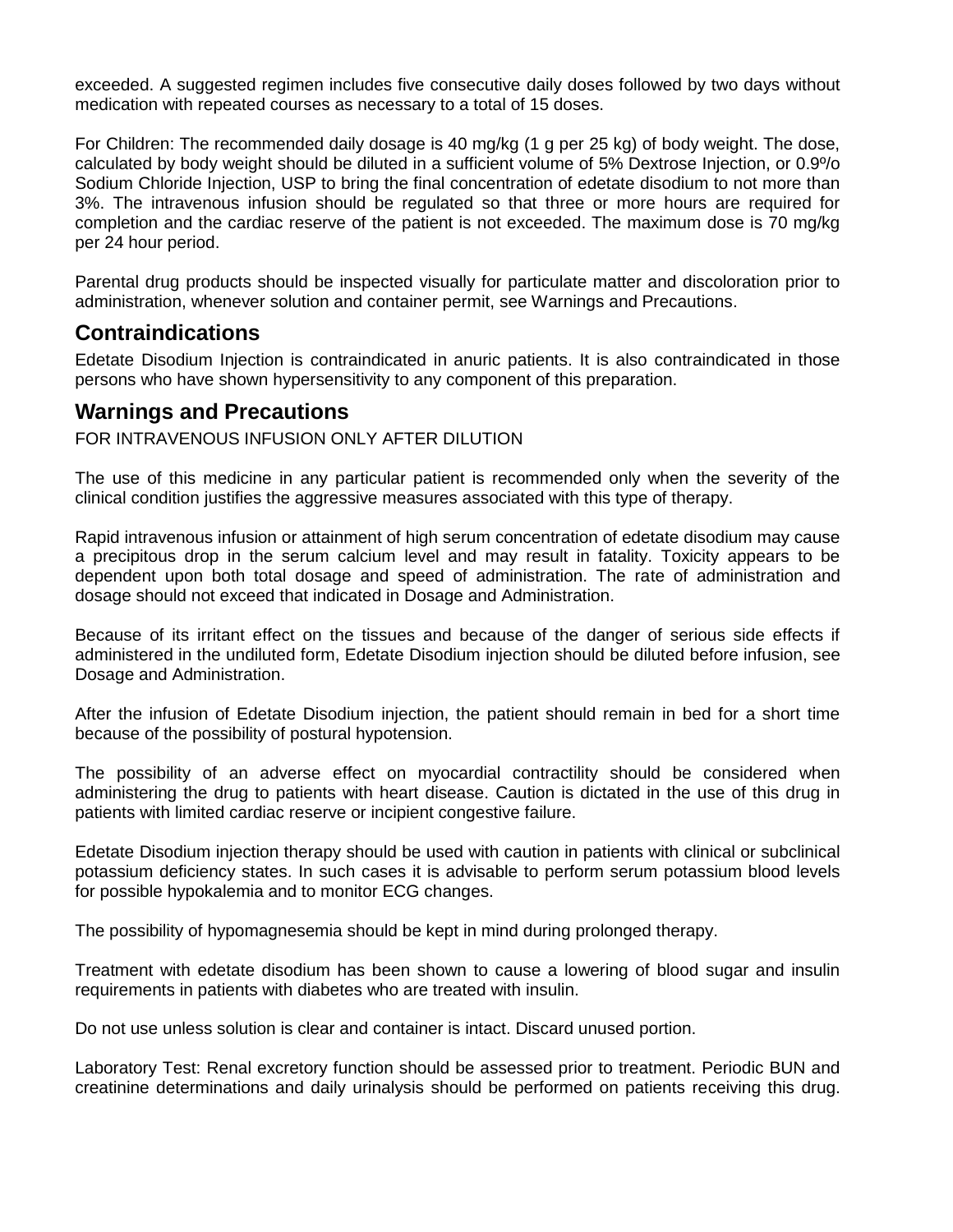Because of the possibility of inducing an electrolyte imbalance during treatment with edetate disodium, appropriate laboratory determinations and studies to evaluate the status of cardiac function should be performed. Repetition of these tests is recommended as often as clinically indicated, particularly in patients with ventricular arrhythmia and those with a history of seizure disorders or intracranial lesions. If clinical evidence suggests any disturbance of liver function during treatment, appropriate laboratory determinations should be performed and withdrawal of the drug may be required.

#### **Carcinogenesis, Mutagenesis, Impairment of Fertility**

Definitive statements cannot be made due to insufficient data and conflicting information.

#### **Use in Pregnancy**

Pregnancy Category C*.* Animal reproduction studies have not been conducted with edetate disodium injection. It is also not known whether edetate Disodium injection can cause foetal harm when administered to a pregnant woman or can affect reproduction capacity. Edetate disodium injection should be given to a pregnant woman only if clearly needed.

#### **Use in Lactation**

The safety of this product in nursing mothers has not been established.

#### **Effects on Ability to Drive and Use Machines**

No effect expected.

### **Adverse Effects**

Gastrointestinal symptoms such as nausea, vomiting and diarrhoea are fairly common following administration of this drug. Transient symptoms such as circumoral paresthesia, numbness and headache, and a transient drop in systolic and diastolic blood pressure may occur. Thrombophlebitis, febrile reactions, hyperuricemia, anaemia, exfoliative dermatitis and other toxic skin and mucous membrane reactions have been reported.

Nephrotoxicity and damage to the reticuloendothelial system with haemorrhagic tendencies have been reported with excessive dosages.

#### **Interactions**

Drug/Laboratory Test Interactions: The oxalate method of determining serum calcium tends to give low readings in the presence of edetate disodium; modification of this method, as by acidifying the sample or use of a different method may be required for accuracy.

The least interference will be noted immediately before a subsequent dose is administered.

## **Overdosage**

Because of the possibility that edetate disodium injection may produce a precipitous drop in the serum calcium level, a source of calcium replacement suitable for intravenous administration (such as calcium gluconate) should be instantly available at the bedside before edetate disodium is administered. Extreme caution is dictated in the use of intravenous calcium in the treatment of tetany, especially in digitalized patients because the action of the drug and the replacement of calcium ions may produce a reversal of the desired digitalis effect.

## **Pharmaceutical Precautions**

Store at controlled room temperature 15ºC – 30ºC. Avoid Excessive heat. Protect from freezing.

## **Medical Classification**

Prescription Medicine.